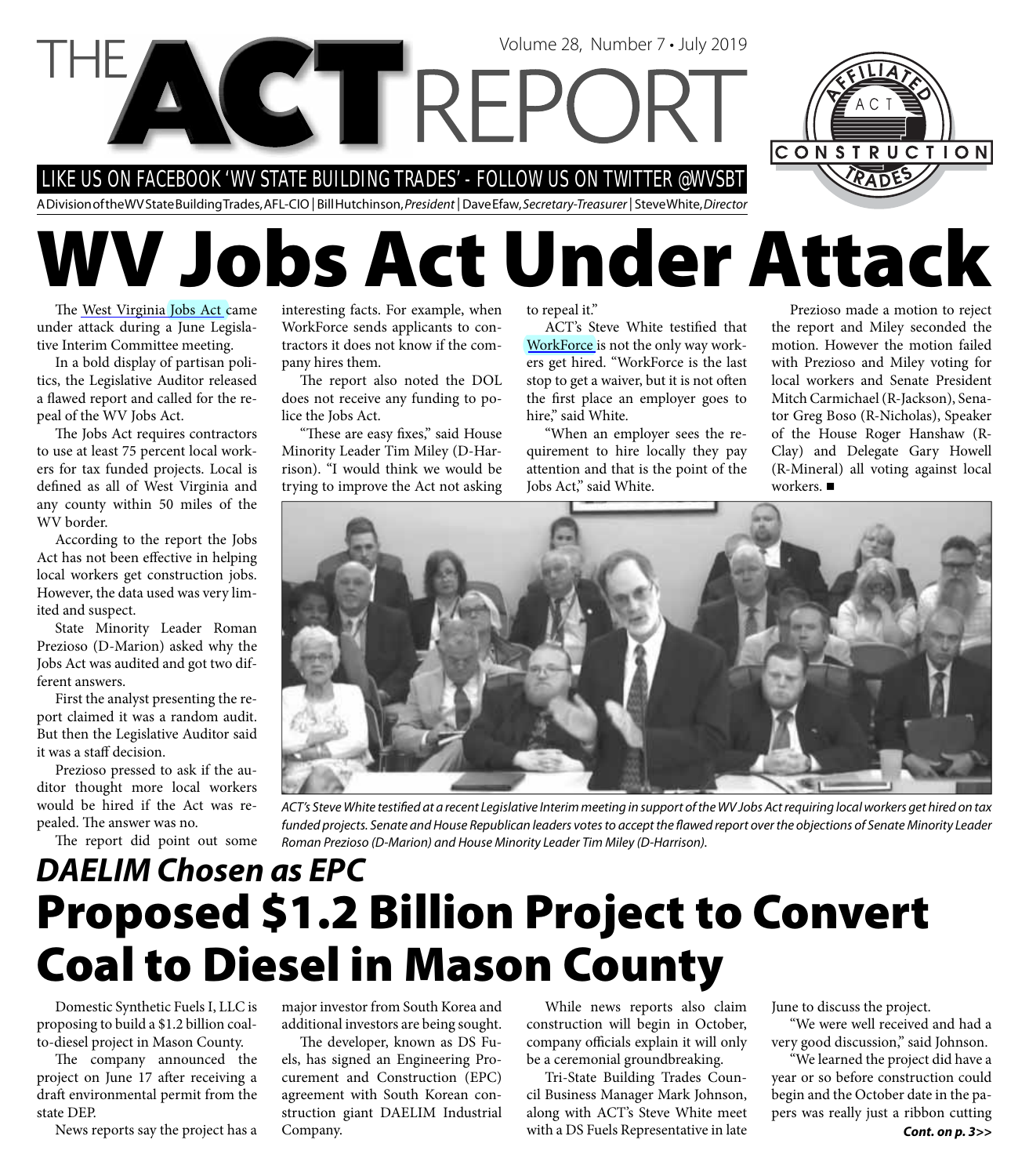### **State Trades President Hutchinson Retires Held Office Since 2013**

Bill Hutchinson, President of the West Virginia State Building and Construction Trades Council, retired in June.

Hutchinson also was Business Manager for the Parkersburg-Marietta Building Trades Council.

Hutchinson started his career as an Iron Worker apprentice in 1977. He served as Business Manager for Iron Workers Local 787 Parkersburg from 2001 to 2008 before being elected as Business Manager to the Parkersburg-Marietta Building Trades in 2008.

Hutchinson was elected as President of the WV State Building Trades in September of 2013.

The role of President at the WV State Building Trades is a non-paid position.

"I have truly enjoyed working with a great group of agents and members from all the crafts," said Hutchinson.

At his Parkersburg-Marietta post he is replaced by Buddy Malone who

won election in June. Delegates to the WV State Build-

ing Trades will elect Hutchinson's replacement in September. ■



Outgoing WV State Building Trades President Bill Hutchinson was also active in the Ohio State Building Trades and is seen here (left) at their convention in October of 2012 where ACT-Ohio was formed.

# **Kanawha Valley Trades-Contractors Raise \$7,000 for HospiceCare**

The 26th annual Kanawha Valley Construction Labor-Management Golf Scramble raised \$7,000 for HospiceCare, a nonprofit organization serving 16 counties in West Virginia with end of life services.

According to Paul Breedlove, Business Manager of the Charleston Building and Construction Trades Council, HospiceCare has been the recipient of the effort for many years because of the valuable services they bring to the region.

Services include 24/7 skilled nurses, pain management, Certified Nursing Assistants to provide bathing, dressing and other personal care for patients, support for family caregivers, spiritual and emotional support from HospiceCare chaplains and counselors.

The event is part of the longstanding partnership between the [Kanawha Valley Builders](www.kvba.com/) Association and the Charleston Building and

Construction Trades Council. "Not only do we help a worthy charity, as labor and management

working together we build a stronger relationship by getting to know each other," said Breedlove.

For more information about HospiceCare visit their web site www. [hospicecarewv.org.](www.hospicecarewv.org)



(from right) Gary McCallister, President of the Charleston Building Trades and a Representative of the KML Regional Council of Carpenters, Paul Breedlove and Luther Lasure (far left), Executive Director of the Kanawha Valley Builders Association, present a \$7,000 check to Larry Robertson, Executive Director of HospiceCare at their Charleston offices.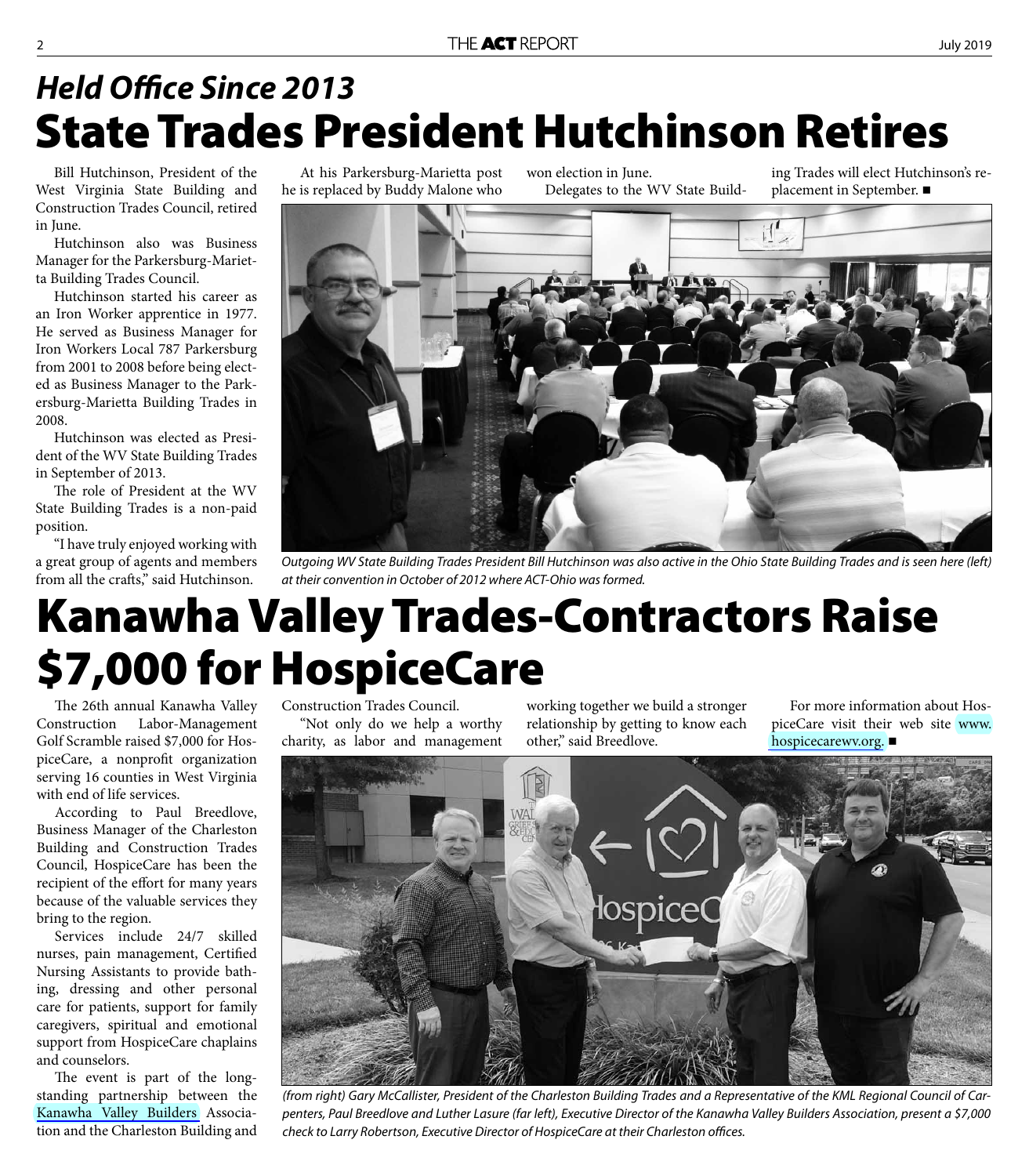# **NABTU Sounds Alarm; Possible Attack on Construction Apprenticeship Programs**

Proposed Federal rules to define what is called 'Industry Recognized Apprenticeship Programs' (IRAPs) exempt the construction industry.

That's a good thing says Sean Mc-Garvey, President of North America's Building Trades [\(NABTU\),](https://nabtu.org/) because IRAPs in the construction industry would hurt existing craft apprenticeship programs by watering down standards and regulations currently in place.

To make sure the exemption stays in place NABTU is working with affiliated unions and councils to submit comments to the U.S. Department of Labor.

On June 25, McGarvey issued a statement regarding the proposed rules.

"North America's Building Trades Union commends the Administration for recognizing in the proposed rule on Industry-Recognized Apprenticeship Programs that these new programs have no place in the construction industry. We firmly believe this exemption should be a permanent part of the final rule."

Industry Programs will not have to meet the same standards as Apprenticeship Programs.

For example, Industry Programs are only required to pay minimum

# **Tri-State Dad's Day Event Nets \$12,347**

The Tri-State Building and Construction Trades Council raised \$12,347 during their annual DAD's Day event.

DAD's is short for 'Dollars Against Diabetes' and is a long running effort by North America's Building Trades Unions in the U.S. and Canada to support diabetes research. More than \$40 million has been donated to the

[Diabetes Research Institute,](https://www.diabetesresearch.org/) located at the University of Miami.

According to Tri-State's Business Manager Mark Johnson it was the 25th year of fund raising.

"We thank all those who sponsored and participated from both Labor and Management and I want to especially thank the volunteers who put this together." ■



Neil Huffman of Operating Engineers Local 132 prepares food for participants in the Tri-State Building and Construction Trades annual DAD's Day fund raising event held in mid-June.

wage and are not subject to the same equal employment and affirmative action obligations met by registered apprenticeship programs.

Industry Programs don't have

to have a wage progression as a person moves through the program. Nor do they have any journeyworker to apprenticeship ratios, do not need to graduate apprentices as journeyworkers, nor other quality control and oversite features found in current apprenticeship rules.

In a related matter, language to require the U.S. DOL to fund these under-regulated

Industry Programs was proposed as an amendment to a recent U.S. DOL funding bill (HR 2740) in mid-June.

Congressional Building Trades Caucus Co-Chairs David McKinley (R-WV) and Donald Norcross (D-



#### *Continued from Page 1*

event."

Information was exchanged about area manpower, apprenticeship programs, drug testing and other projects in the region.

"We of course offered a project labor agreement similar to what other major projects in the region are working under," said Johnson. "We have many hurdles to cross before we get to any Project Agreement, but we as representatives of Tri-State and ACT will continue to engage in the negotiation process."

Proposals to convert coal to fuel are not new, and the Trades have seen their share of disappointments in recent years.

NJ) wrote a letter to colleagues opposing the amendment.

"The amendment would undermine the successful apprenticeship model in the construction industry

grams.

by allowing taxpayer dollars to support untested and loosely credentialed workforce training pro-

"The Building Trades Caucus strongly supports workforce training, including traditional registered apprenticeship programs that have successfully trained generations of workers in the construction

"...IRAPs in the construction industry would hurt existing craft apprenticeship programs by watering down standards and regulations currently in place."

**Sean McGarvey** 

President North America's Building Trades

> amendment would divert valuable funds toward untested, unproven, and duplicative unregistered apprenticeship programs."

industry.

"However, this

The amendment was defeated  $266 - 158$ .

DS Fuels claims their technology

is different from prior projects because they use hydrogen to convert coal directly to diesel rather than from coal to gas, then gas to fuels.

Their process would use 2,500 tons of coal per day, along with 23 million cubic feet of natural gas to produce 451,000 gallons of low sulfur diesel, jet fuel and gasoline per day.

The company has already identified and secured their coal supply from Kanawha County mining operations.

This would be the first commercial scale plant of its kind in the United states with only one other in operation in China.